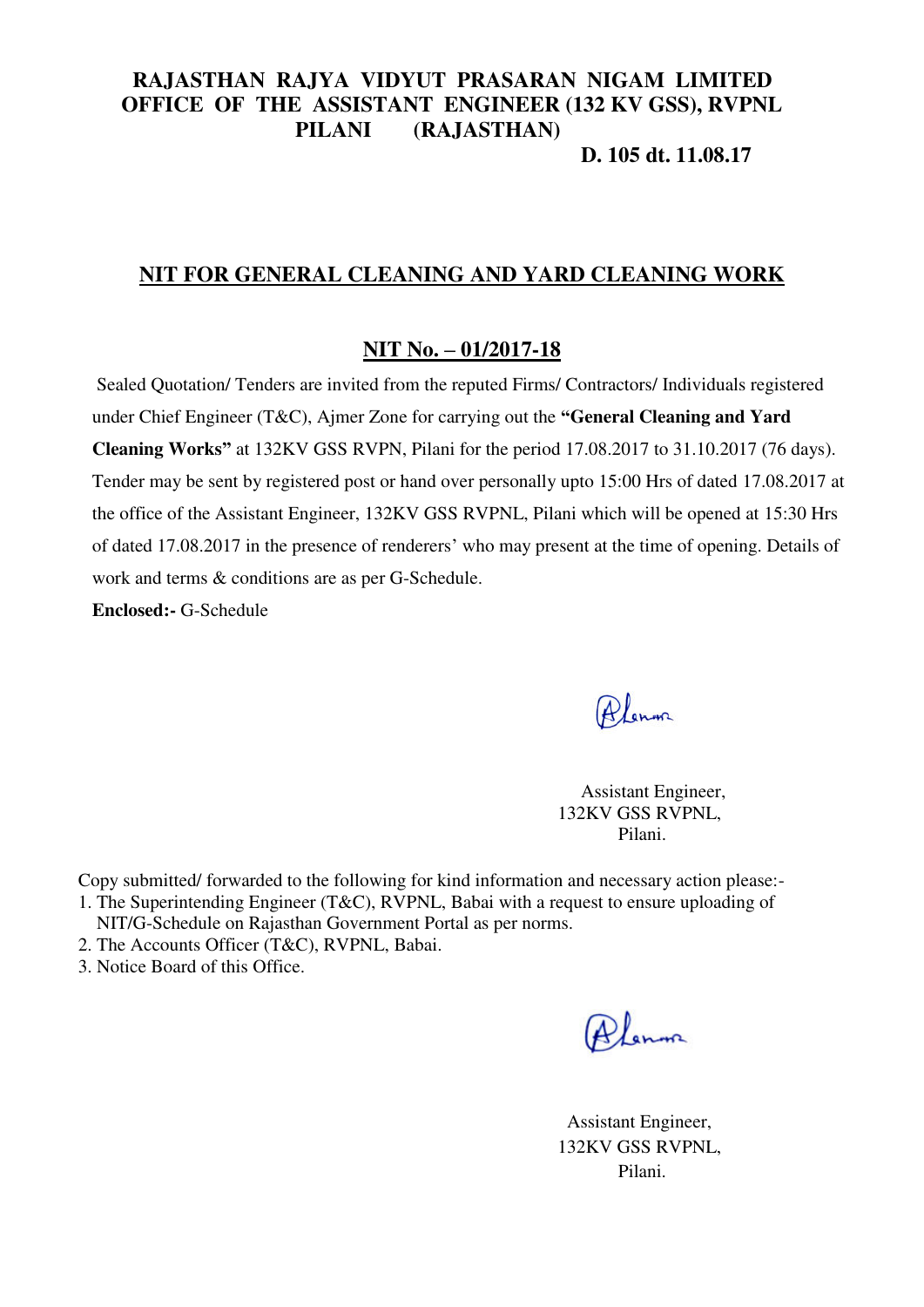### **NIT FOR GENERAL CLEANING AND YARD CLEANING WORK (NIT – 1 /2017-18) 'G' SCHEDULE**

#### **WORK:- General Cleaning and Yard Cleaning Work at 132KV GSS RVPNL, PILANI for the period 17.08.2017 to 31.10.2017**

| S.              | Description of Work                                                                                                                                                                     | Frequency          | Unit               | Rate per 100  | Total Area/ | Amount for       |
|-----------------|-----------------------------------------------------------------------------------------------------------------------------------------------------------------------------------------|--------------------|--------------------|---------------|-------------|------------------|
| N <sub>0</sub>  |                                                                                                                                                                                         |                    |                    | Sq. Mtr & per | Running     | One Year (77     |
|                 |                                                                                                                                                                                         |                    |                    | Run Mtr (Rs.) | Meter       | days) in $(Rs.)$ |
| 1               | <b>GSS General Cleaning Work</b>                                                                                                                                                        |                    |                    |               |             |                  |
| 1.1             | Work detail                                                                                                                                                                             | Daily (76)         | Sq. mtr.           | 19            | 200         | 2888.00          |
|                 | • Sweeping with broomstick and mopping of floor with Phenyl of office premises of GSS,                                                                                                  |                    |                    |               |             |                  |
|                 | Control room, Verandah, Staircase, PLCC room, Battery room, Rest room etc.                                                                                                              |                    |                    |               |             |                  |
|                 | • Cleaning of doors $\&$ windows (with glasses) of control room $\&$ all other rooms.                                                                                                   |                    |                    |               |             |                  |
|                 | • Cleaning & sweeping of all toilets with phenyl/chemical.                                                                                                                              |                    |                    |               |             |                  |
|                 | • Cleaning of webs from roof, windows & corner of control room and other rooms.                                                                                                         |                    |                    |               |             |                  |
|                 | • To Empty the dustbins of premises at a place outside GSS.                                                                                                                             |                    |                    |               |             |                  |
|                 | • Disposal of garbage so collected at a place outside GSS as fixed by officer in charge.                                                                                                |                    |                    |               |             |                  |
| 1.2             | General Safai Works of main road from GSS to the main gate and the vacant space around it                                                                                               | Daily (76)         | Sq. mtr.           | 3.60          | 150         | 410.40           |
|                 | , disposal of garbage so collected at a place outside GSS                                                                                                                               |                    |                    |               |             |                  |
| 1.3             | Sweeping & cleaning of road, inspection path, trench cover, foundation in yard with broom                                                                                               | Weekly             | Sq. mtr.           | 4.00          | 1698        | 747.12           |
|                 | & disposal of garbage so collected at a place outside GSS                                                                                                                               | (11)               |                    |               |             |                  |
| 1.4             | Cleaning of the roof of Control room, Rest house and other office in the premises including                                                                                             | Monthly            | Sq. mtr            | 3.60          | 200         | 18               |
|                 | the cleaning of rain water drainage pipes. Disposal of garbage so collected at a place outside                                                                                          | (2.5)              |                    |               |             |                  |
|                 | GSS as fixed by officer in Charge.                                                                                                                                                      |                    |                    |               |             |                  |
| 1.5             | The complete cleaing of cable trench after removing of trench covers All the garbage thus                                                                                               | <b>Half Yearly</b> |                    |               |             |                  |
|                 | cleaned shall be thrown out of GSS premises as directed by the controlling officer. The                                                                                                 |                    |                    |               |             |                  |
|                 | Broom and necessary equipments for cleaning work will be provided by the contractor.                                                                                                    |                    |                    |               |             |                  |
| (a)             | Upto depth of 0.6 meter of trench                                                                                                                                                       |                    | Run. Mtr           | 2.90          | 162         | 469.80           |
| (b)             | Upto depth of 0.6 meter to 1.2 meter of trench                                                                                                                                          |                    | Run. Mtr           | 4.50          | 236         | 1062.00          |
| (c)             | For depth more than 1.2 meter                                                                                                                                                           |                    |                    |               |             |                  |
| A.              | <b>Total General Cleaning Amount Rs.</b>                                                                                                                                                |                    |                    |               |             | 5638.72          |
| 1.6             | <b>GSS Yard Cleaning Work</b>                                                                                                                                                           |                    |                    |               |             |                  |
|                 | Complete cleaning in 132KV GSS switch yard by uprooting of grass, trees, buses etc. & re-                                                                                               |                    |                    |               |             |                  |
|                 | leveling gravel which become unleveled during the cleaning work. Disposal of garbage so<br>collected at a place outside GSS as fixed by officer in-charge. Broom stick & other items as |                    |                    |               |             |                  |
|                 | required has to be arranged by the contractor.                                                                                                                                          |                    |                    |               |             |                  |
|                 | a) Graveled Area                                                                                                                                                                        | Half Yearly        |                    | 540           | 137         | 739.80           |
|                 | b) Un- Graveled Area                                                                                                                                                                    |                    | Sq. mtr<br>Sq. mtr | 11400         | 89          | 10146.00         |
|                 |                                                                                                                                                                                         |                    |                    |               |             | 10885.80         |
| <b>B.</b><br>C. | <b>Total Yard Cleaning Amount Rs.</b><br>TOTAL OF (A+B)                                                                                                                                 |                    |                    |               |             | 16483.02         |
|                 | Add 60 % above on CLRC                                                                                                                                                                  |                    |                    |               |             | 9889.81          |
|                 | <b>Grand Total</b>                                                                                                                                                                      |                    |                    |               |             | 26372.83         |
|                 |                                                                                                                                                                                         |                    |                    |               |             |                  |